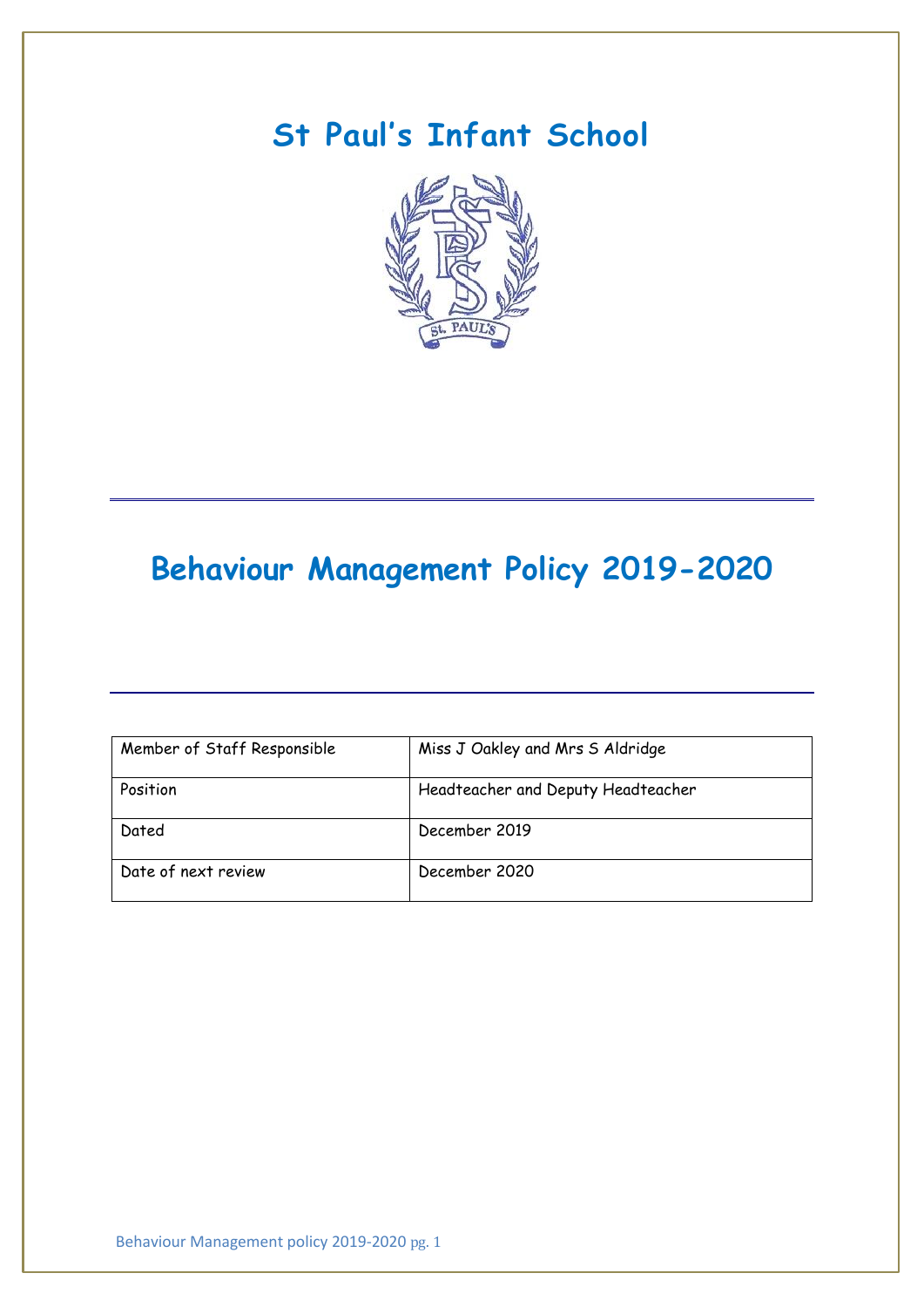# **Our Vision:**

It is important that we encourage and promote behaviour to create and maintain an environment in which all members of the school community, children, parents and staff feel valued and secure. To help us with this we embed values with the children to enable them to be better school citizens. We encourage them to carry these values through into their family and wider community life.

At St Paul's we believe:

'Everybody achieving, believing, succeeding, together'

Each term has a different value: Term 1: Togetherness Term 2: Safety Term 3: Resilience Term 4: Growth and Discovery Term 5: Respect Term 6: Aspiration

## **Aims of our Positive Behaviour Policy**

- To promote a calm, purposeful and happy atmosphere within school
- To foster positive, caring attitudes towards everyone where achievements at all levels are valued
- To encourage increasing independence and self-discipline so that each child learns to accept responsibility for their own behaviour
- To have a consistent approach to behaviour throughout the school with parental
- Co-operation and involvement
- To raise children's self-esteem
- To provide clear boundaries for acceptable behaviour to ensure physical and emotional safety
- To help children, staff and parents have a sense of direction and a feeling of common purpose.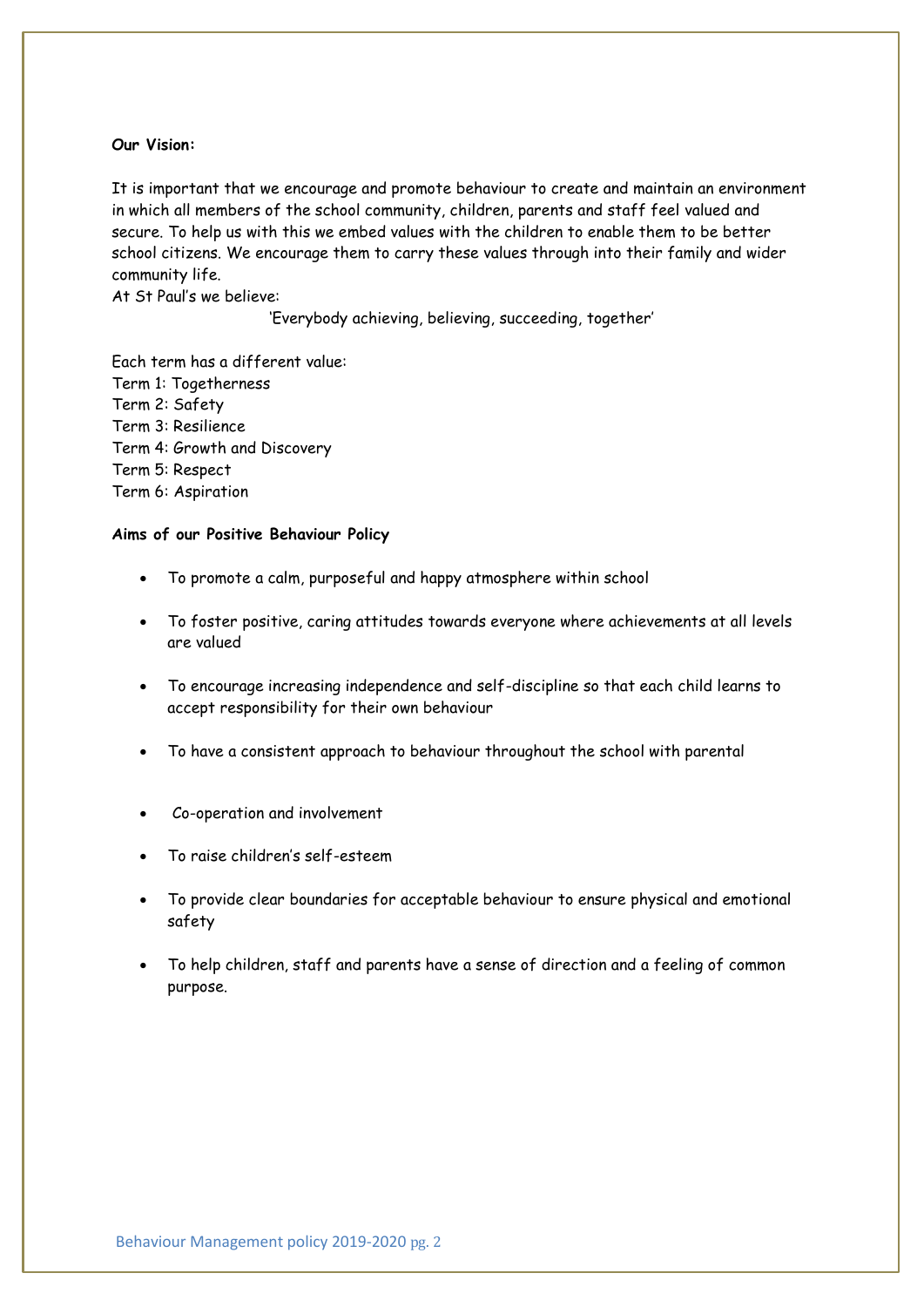## **Teaching Positive Behaviour**

At St Paul's we believe that positive behaviour in children stems from learning the core skills and abilities. These core skills and abilities include:-

- Independence and organisation
- Self-image and self-esteem
- Motivation
- Reflection and self-control
- Attention
- Perseverance
- Fairness
- Co-operation with adults
- Collaboration with other children
- **Sociability**
- Empathy
- Honesty
- Respect for self and others.

We believe that all staff at school have a responsibility to actively help children develop these core skills and abilities. They can be taught throughout the school day by:-

Staff modelling the skills and abilities directly

Setting appropriate boundaries for children's behaviour

Showing empathy and understanding of children

Listening to children

Showing respect and understanding to everyone in the school community

Providing feedback in an informative way to children

Using positive consequences to encourage the learning of appropriate behaviour

Behaviour Management policy 2019-2020 pg. 3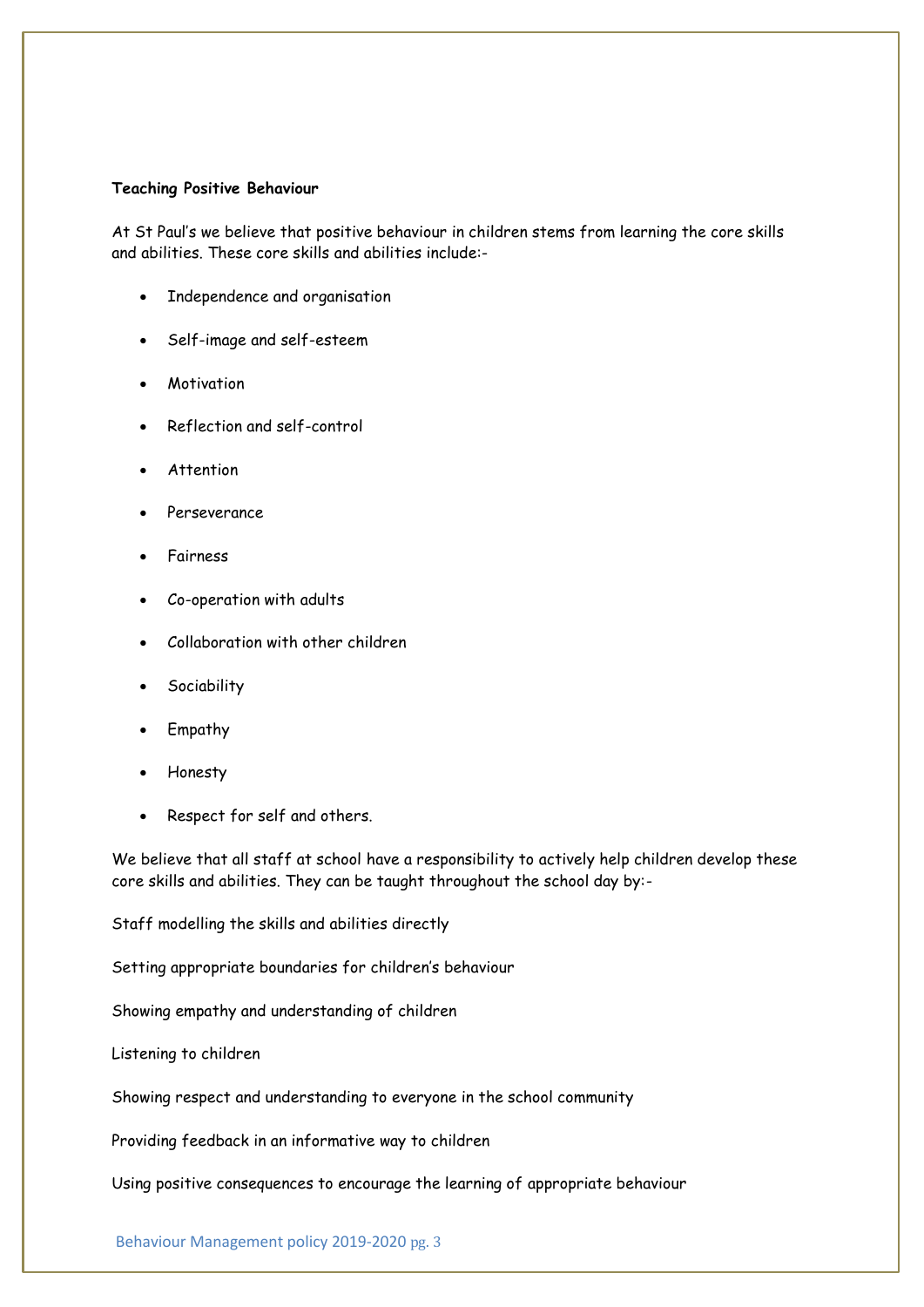Using negative consequences to discourage the learning of inappropriate behaviour

Teaching the skills and abilities through weekly assemblies

Teaching PSHE and Thinking Skills.

### **Rules and Routines**

The school's Behaviour Policy should be reviewed annually. Whole school Golden Rules are shared by the school community and displayed in the hall and all classrooms. The Golden Rules are:

- Be Gentle
- Listen to other people
- Do your best
- Be kind and helpful
- Look after property
- Be honest.

These rules help to create the whole school ethos and are enhanced with extra rules specific to each classroom and playground areas. Classroom specific rules are created within each classroom through discussion with the children and the teacher. Playground rules are shared with the children continually throughout the year and support the Midday Meal Supervisors and the children to have good playtimes, which are safe and happy.

# **Responsibilities**

### **Staff Responsibilities**

To treat all children fairly and with respect

To help all children to develop their full potential

To provide a challenging, interesting and relevant curriculum

To create a safe and pleasant environment both physically and emotionally

To use positive and negative consequences clearly and consistently

To be a good role model

To form positive relationships with parents and children

To recognise and value the strengths of all children

To offer a framework for teaching the personal, social and emotional skills and abilities that underpins the school's behaviour policy.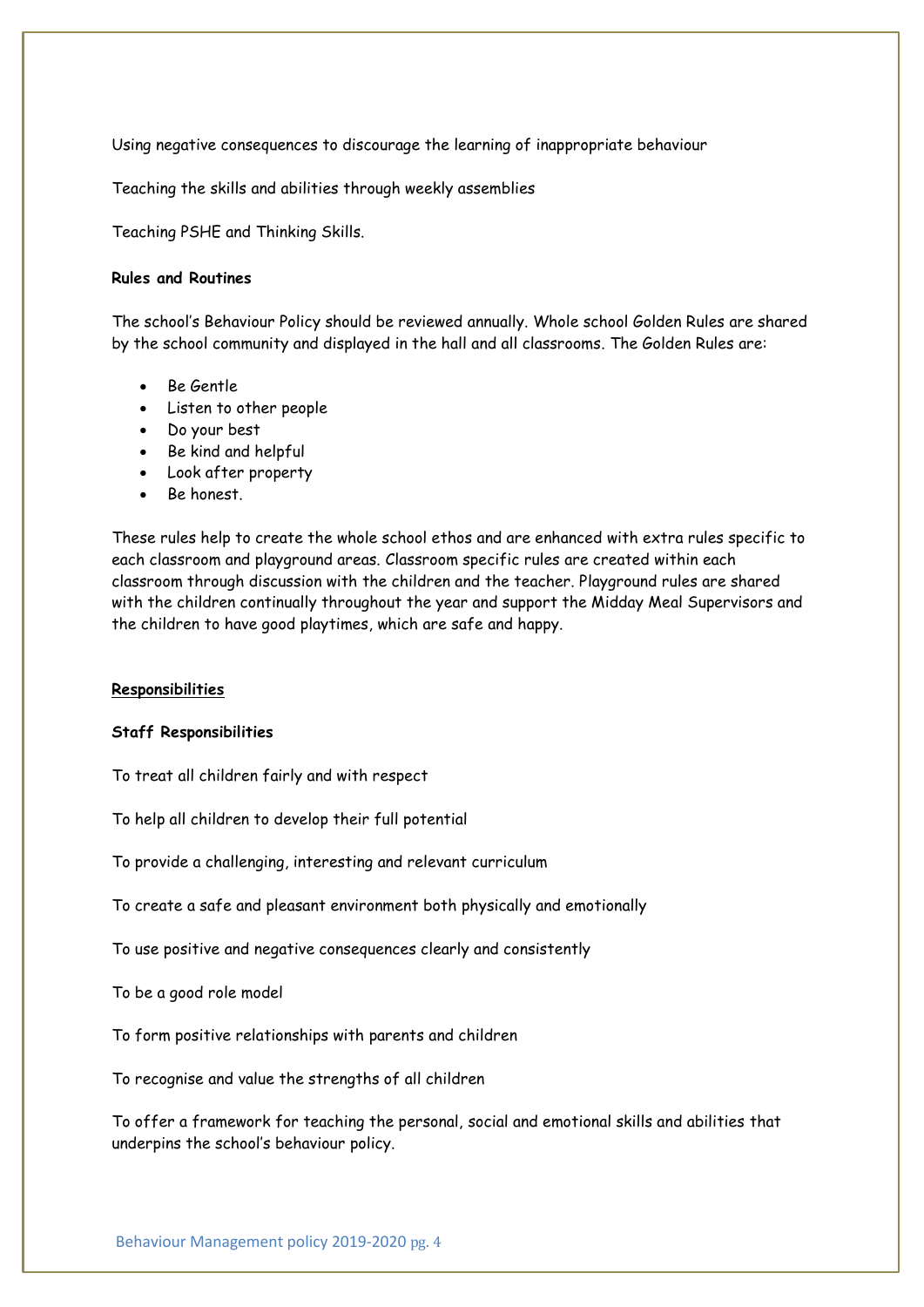At St Paul's we are implementing the THRIVE approach in our classrooms, this will continue to encourage all school staff to use positive language and their understanding of the children's individual screening results to best support individual children's behaviour using the tools suggested and provided by the programme. (More information about THRIVE can be found at [www.thriveapproach.co.uk](http://www.thriveapproach.co.uk/) or by talking to Mrs Finch our trained THRIVE practitioner.

### **Parents' Responsibilities**

To make children aware of appropriate behaviour

To encourage independence and self-discipline

To show an interest in all their child does in school

To support the school in implementing this policy

To be aware of the school rules.

To be aware of the school vison and values

# **Children's Responsibilities**

To do their best and keep trying

To take ownership of their own learning

To treat other people with respect

To treat their belongings and the environment with care and respect

To show consideration for others

To consider the effects of their actions on others

To follow the behaviour boundaries that are set by all grownup

To use their learning from Learning and Life skills lessons across all aspects of the school day.

To use their understanding of the THRIVE approach in school.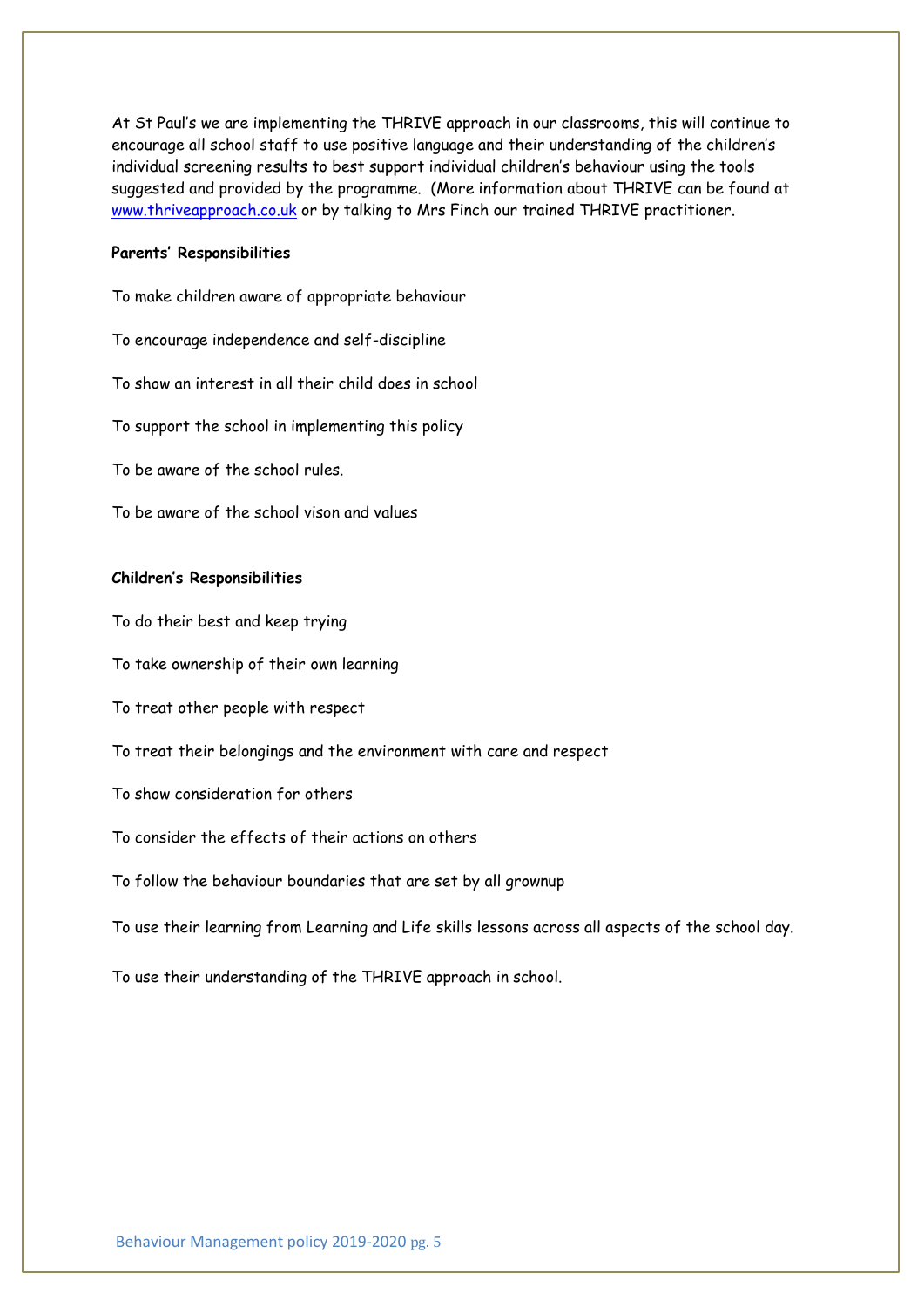# **Management of Behaviour**

# **Positives and Rewards:**

As St Paul's we believe the best way to manage children's behaviour is to praise the positives, however small. All staff in school wear a lanyard with green faces on, these are shown to children who are making the right behaviour choices all of the time. The children also have an opportunity to earn reward stickers during the school day for good behaviour and working hard. The stickers have written on them specifically what the children are being praised for and this would be expressed to the child verbally as well. These stickers are added to individual sticker charts which hold 10 stickers. As soon as their sticker chart is full the child will take it home so that their achievements can be celebrated at home as well as in school. The child/children in the class who earn the most sticker charts each term celebrate with a tea party hosted by the Headteacher and Deputy Headteacher.

#### **Consequences:**

The Lanyards also have yellow and red faces on them. Yellow faces are shown to children who have been warned about their behaviour but have chosen to ignore the verbal warning and need the reinforcement of seeing a consequence.

Red faces are shown for two reasons, when unwanted behaviour continues after a child has received a yellow face or when one child physically hurts another child. In this instance a red face is shown straight away. When a red face is used a child receives 5 minutes time out in their own classroom this is timed when the child turns over the 5 minute timer that is in the tray with the red timeout mat. Also in this tray are objects whihch the children can use to calm down as well as vent their frustration. Once the timer has run out an adult will approach the child and use the 5 point scale to support their understanding of their behaviour as well as discussing at an appropriate level how to stop it happening again. Once time out is complete the incident is recorded on CPOMS on a behaviour The child then has the opportunity to change their behaviour and try to earn a green face. If the unwanted behaviour continues the child may be shown another red face, they then receive time out in another classroom and this is also recorded on CPOMS.

If the child's behaviour does not improve and they have three time outs they are taken to a member of the Senior Leadership Team and spend five minutes in timeout with them. The senior leader will record why the child is on their third timeout on CPOMS and will spend time investigating with the child the reasons for their behaviour. Feedback with the class teacher will be given at an appropriate time and recorded by the senior leader. This is tracked and recorded and if the child has to visit a senior leader three times or more in a term a meeting is arranged between the parents, class teacher and senior leader to discuss behaviour and strategies would be put in place to support a positive outcome for the child.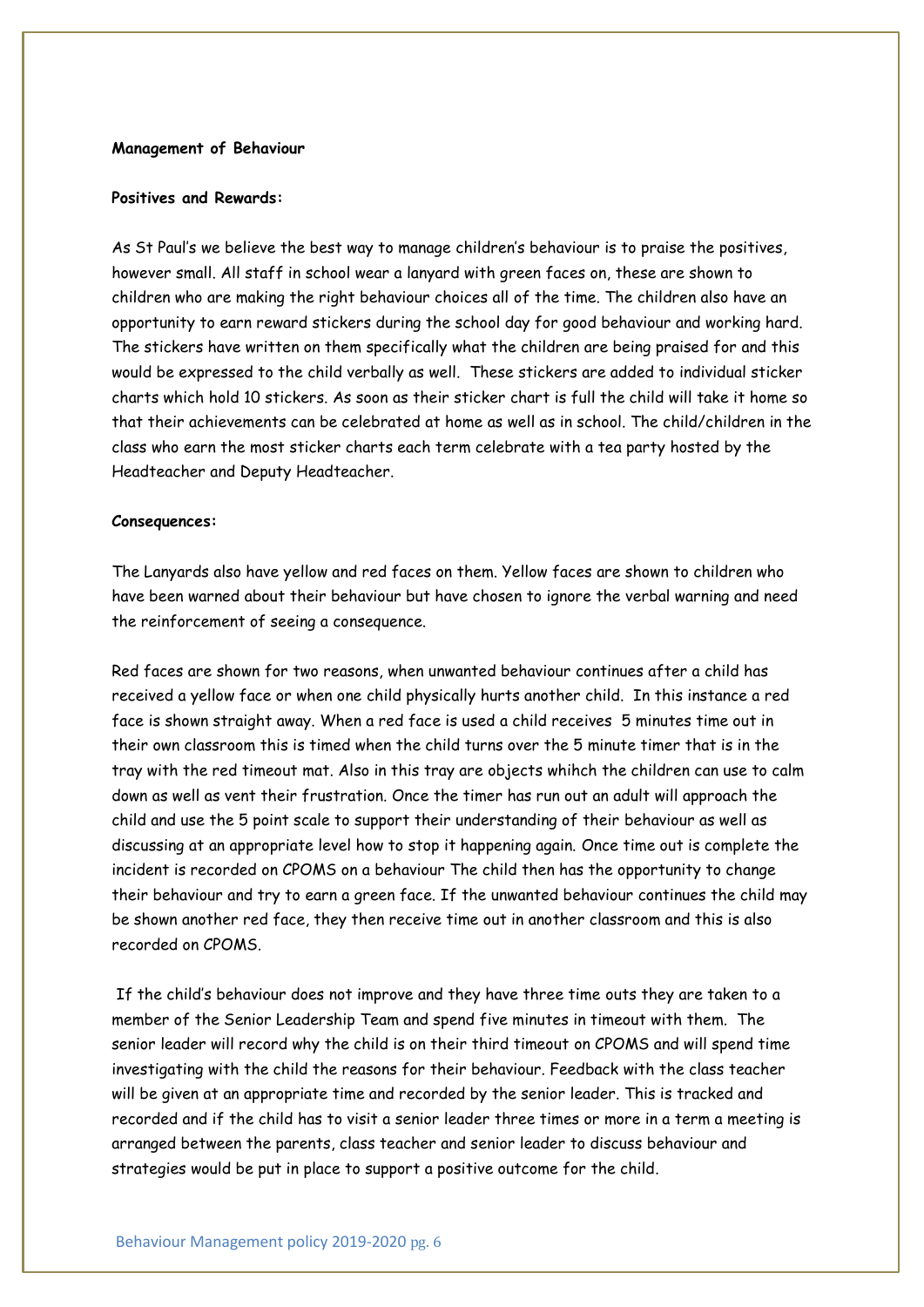# **Above and Beyond:**

Sometimes, for many different reasons, a child does not respond to the behaviour policy in place and needs extra support to manage the school day positively. Following on from the whole school behaviour policy if a child needs a separate behaviour plan then parents would already be involved in the process. The behaviour plan would be written specifically to meet the needs of the child throughout the school day, this may include:

- Extra sticker rewards
- A specific calm place for them to retreat to
- Extra adult support within the classroom
- Time with the pastoral TA to work on understanding feelings and emotions
- Now and Next task board to make expectations clear
- Individualised visual timetable for the child to use
- A parent school home contact book which includes a Red, Amber, Green rating for how the child has behaved that day in different sessions.
- Incidents of extreme behaviour would be recorded using the STAR charts and uploaded to CPOMS

The plan would be shared with parents by the class teacher and a member of SLT.

# **Restraint:**

This is a last resort used for children who are deemed to be causing or have the potential to cause themselves or others harm. Restraint of pupils will only be used under specifically identified circumstances which would be to:

- Remove disruptive children from the classroom where they have refused to follow an instruction to do so and are causing themselves or others harm.
- Prevent a pupil behaving in a way that disrupts a school event or a school trip or visit.
- Prevent a pupil leaving the classroom where allowing the pupil to leave would risk their safety or lead to behaviour that disrupts the behaviour of others.
- Prevent a pupil from attacking a member of staff or another pupil, or to stop a fight in the playground.
- Restrain a pupil at risk of harming themselves through physical outbursts.

Restraint would involve one or two adults to hold the child physically and another to observe the restraint. The restraint would involve the child being wrapped with the arms of one adult while being placed back to adult front. The other adult would remove the shoes of the child and clasp their ankles. The child would be talked to calmly throughout the restraint and as soon as they begin to relax and respond the restraint would be removed. The child would then be reminded of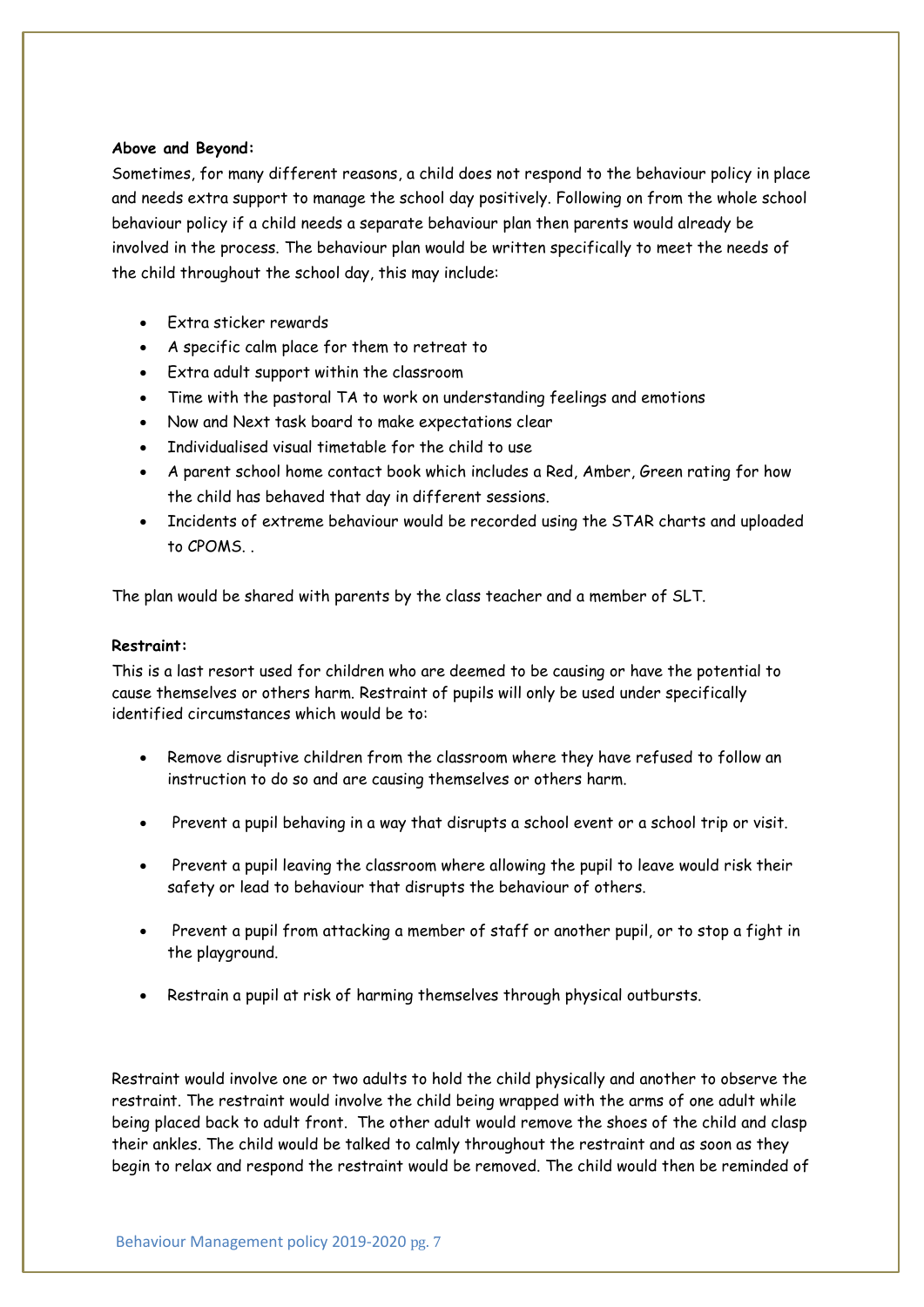the expected behaviour. As soon as appropriate the child will be supported to return to the classroom.

If the behaviour plan is still not effective and the child is spending large amounts of time out of the classroom it may be necessary to consider:

# **LIFT Referral**

LIFT Referral under the heading of Social, Emotional and Mental Health for further strategies to support with the specific child's behaviour. This may include a visit from a specialist teacher to observe the child in school and work with parents and teachers to put a consistent approach in for the child.

### **Operating a reduced timetable and setting up a Pastoral Support Plan**

Occasionally in school it is necessary for school and parents/carers to agree to a reduced timetable to support the child's return to school as well as support their ability to cope and understand the expectations of school and the classroom.

A reduced timetable will only occur in exceptional circumstances, where every other avenue to ensure a pupil receives their full-time education has been exhausted. The exceptional circumstances are likely to be:

1. As part of a planned re-integration into school following an extended period out of school following exclusion, non attendance, school refusal or to facilitate a managed transfer between schools (although this should not be the norm for managed moves).

2. Following an extended absence due to ill health or other medical reasons.

3. As a temporary fixed-term, closely monitored intervention to address and manage the impact of significantly challenging behaviour or emotional or social needs, whilst alternative arrangements are being made to meet the individual needs or to coordinate with therapeutic intervention or other services.

If school feels it necessary to implement a plan they will

• Notify the Local Inclusion Forum Team (LIFT) of its intention to implement a reduced timetable for a pupil.

• Convene a review meeting for the parents to review the plans targets as well as seeking their written approval at each meeting once the next steps are established.

• School will consider the impact of the reduced timetable on the child's right to education as well as travelling arrangements and the child's access to their free school meal entitlement.

• As part of the plan school and parents will work towards full reintegration or access to fulltime education within eight weeks. If this is not a manageable target for the child then school will confer with the LIFT team to establish a longer plan.